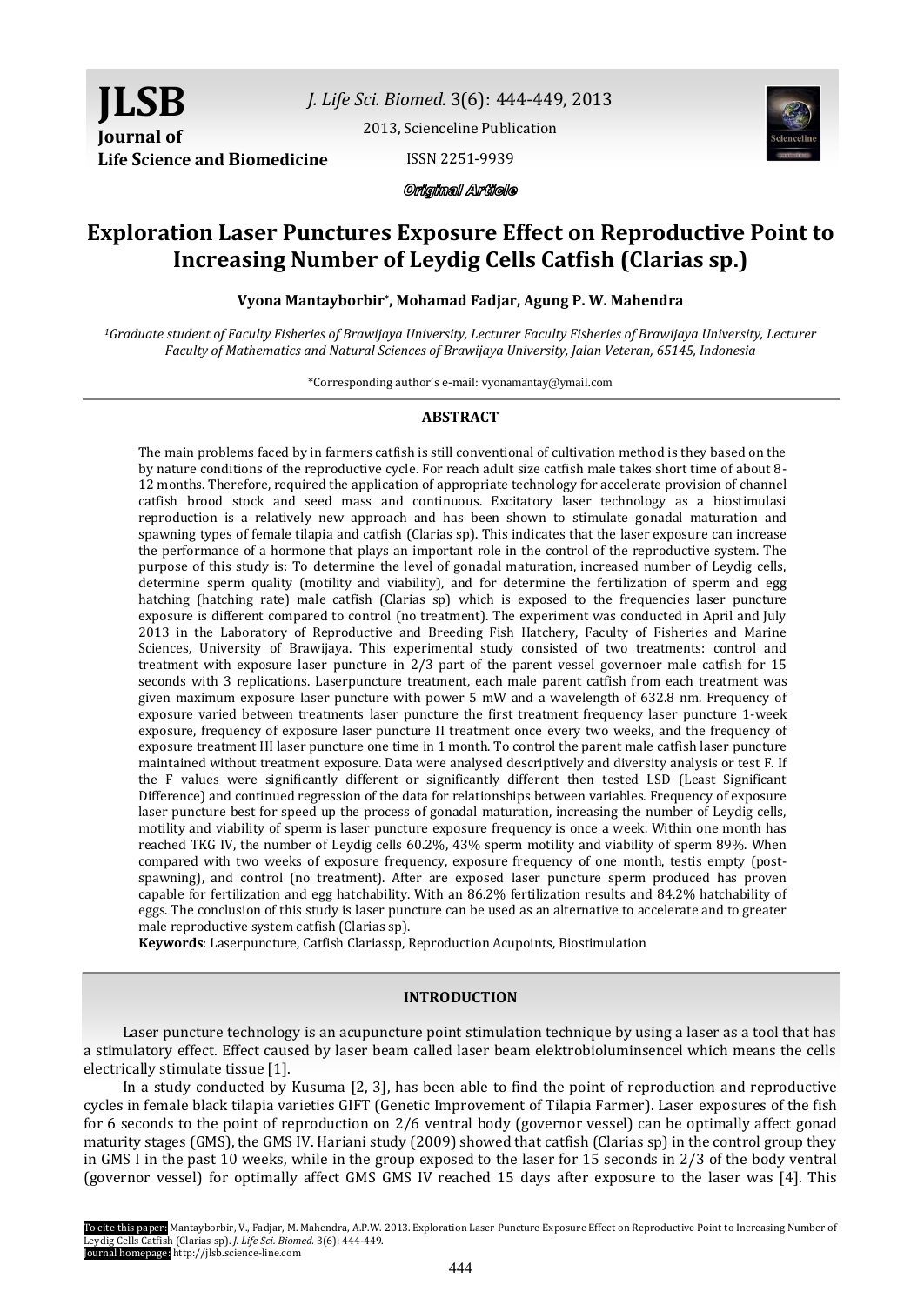indicates that the laser exposure can increase the performance of a hormone that plays an important role in the control of the reproductive system (Kusuma, 2012) [5].

The purpose of this study is: To determine the level of gonadal maturation, increased number of Leydig cells, determine sperm quality (motility and viability), and for determine the fertilization of sperm and egg hatching (hatching rate) male catfish (Clarias sp) which is exposed to the frequencies laser puncture exposure is different compared to control (no treatment) [6].

# **MATERIALS AND METHODS**

Animals used in this study are the parent catfish (Clarias sp) that mature gonads, aged 8-9 months. Total of 20 males and 20 females samples were used in this research. Female fish was only used for immunization processes including spawning, with the aim that the treatment of laser puncture FUNDS exposure to the condition of spawning male parent (Gonad who was empty).

#### **Maintenance Parent**

Parent male and female catfish (Clarias sp) is selected and mature gonads, adapted separately in the tub for 14 days for avoid spawning before treatment is given. During maintenance, the fish fed with fish feed types Pokphan 782 with 36% protein content and is given every day in the morning and evening around 5% body weight .

### **Research Tools**

The tools used in the study is a soft laser unit, tub maintenance, dissecting sets, syringes, plastic bowls, microscopes, petri dishes, flasks, pipettes, heater. And water quality instruments (pH meters, DO meters).

#### **Work Procedures**

#### **Shooting Laser Treatment**

Laser puncture exposure in 2/3 parts governoer vessel for 15 seconds. With exposure frequency varies between treatments laserpunktur i.e. first treatment frequency exposure laserpunktur 1 week for 1 month, treatment exposure laserpunktur II twice in 1 month, and III treatment exposure laserpunktur one time in 1 month. For the control the parent-parent male catfish reared in tubs laserpunktur maintenance without treatment .

# **Histology Making**

Every male tail catfish for be taken gonadnya then dissected. Fixation into the gonads in Bouin solution for histological preparations was then made. By using the light microscope histological picture obtained microscopic morphology and abundance of Leydig cells from spermatogonia network in catfish .

# **Dilution Motility**

Sperm samples were taken 10 ml included in the Eppendorf. As much 990 ml of water mixed into the Eppendorf contains 10 ml of sperm (comparison between samples with a solution of 1:9 dilution), Stirred using a micropipette until completely homogeneous. Sperm is a sperm diluted with dilution of 1000 X .

#### **Testing Sperm Motility**

Sperm that has been diluted 1000x taken using pipette. Sperm dripped on glass objects. Covered with a cover glass and observed using a microscope. Movable or immovable, is determined by the percentage motility.

#### **Testing Sperm Viability**

Sperm sample was diluted 1000 X taken as many as 10 mikrolit hatched on preparations. Added 10 mikrolit dyes (eosin) (comparison between samples with a solution of 1:1 dilution). Touched a drop of sperm and eosin using the other end of the object glaas, sperm droplets leveled with another glass object was away from the drop point. Spermatozoa smears allowed to air dry for 5 minutes. Observed with a microscope, spermatozoa sought. Normal spermatozoa and abnormal spermatozoa drawn. Spermatozoa counted in 5 different visual field. The percentage of live and dead sperm is determined .

# **Fertilization**

Fertility is the ability of sperm is able to fertilize eggs for fish. In the process of fertilization occur spermatozoa merging with the core nucleus in the cytoplasm of the egg to form a zygote [8]. Fertilized egg is not fertilized and is calculated by counting the percentage of fertility with the following formula:

$$
Fertility = \frac{\sum \text{Fertilized egg}}{\sum \text{Total egg}} \times 100\%
$$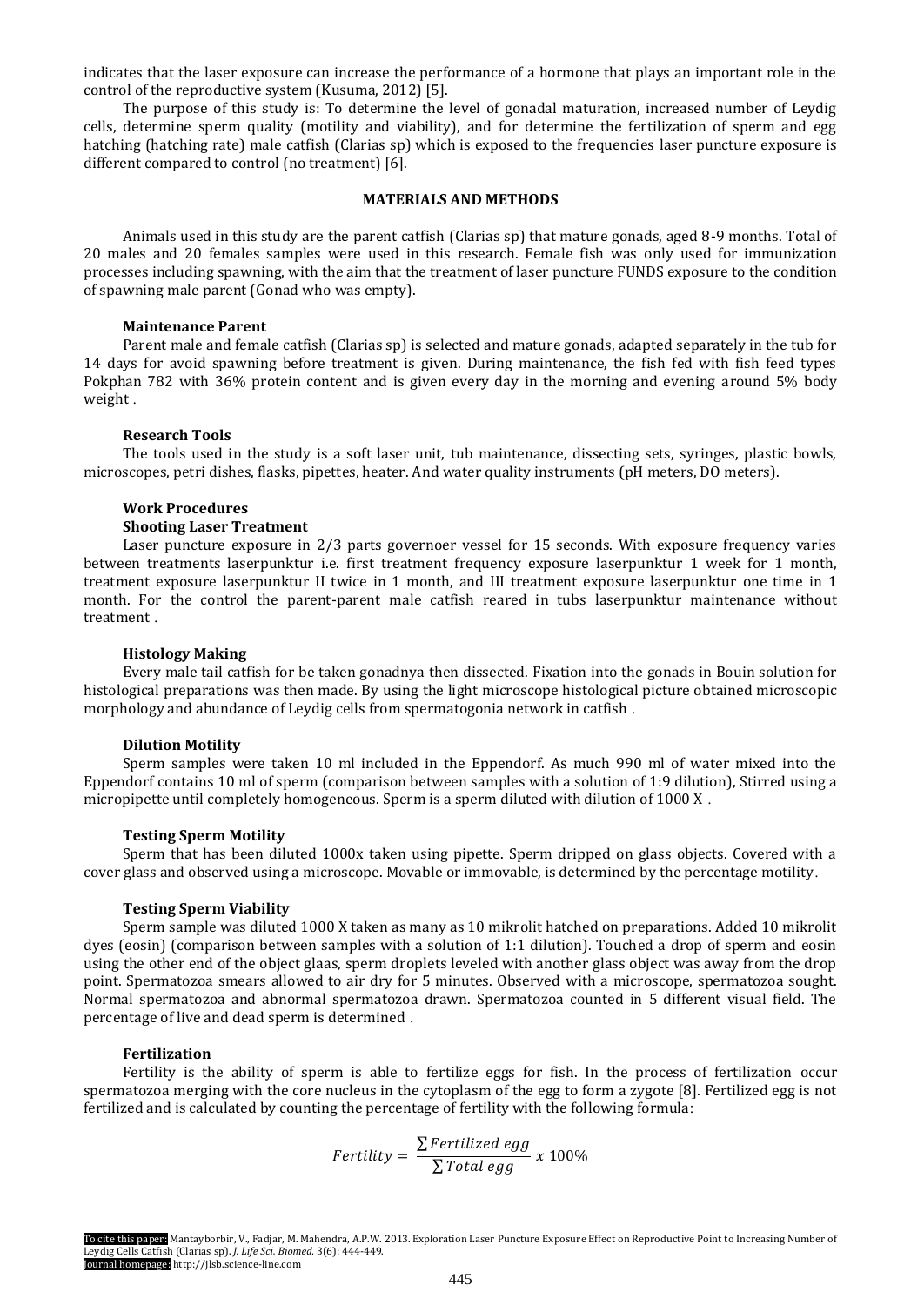#### **Hatching Rate (HR)**

Hatching Rate (hatchability) shows the percentage of initial egg fertilization until the eggs are hatched. Hatchability of eggs can be calculated using the following formula:

$$
HR = \frac{\sum \text{hatching eggs}}{\sum \text{egg fertilization initial}} \times 100\%
$$

#### **Data Analysis**

Data were analyzed descriptively that include morphological observation of gonad maturation and anatomy, and an increase in the number of Leydig cells. And presented in the form of graphs and photos microscopic picture of gonadal morphology and number of Leydig cells in the visual analysis of histological samples and test variability or F. If the F values were significantly different or significantly different then tested LSD (Least Significant Difference) for determine which provide significantly different treatment and continued regression of the data for relationships between variables.

### **RESULTS AND DISCUSSION**

Exposure role Laserpunktur on Point to Reproductive Development Maturity Level Males gonads Catfish (Clarias sp). Of research findings about bio stimuli lasepunktur the parent for see catfish male morphological appearance of testes (gonads) can be seen in (Table 1).

These results indicate that the reproductive cycle of the male parent catfish laserpunktur that are exposed at the point of reproduction with a frequency exposure once a week shorter than the fortnightly frequency, frequency of once a month, or to a control group.

At the point of reproduction (governoer vessel) found many active cells have a low resistance properties and high potential. That is, if the cells are getting bio stimuli of the laser, then the cell will undergo a process of cell polarization, ion regulation and formation reactions also occur Adenosine Tri Phosphate (ATP) which is distributed intracellular and eventually lead to potential changes in other active cells to target cells (gonads) in the form of Energy [7]. Furthermore cAMP stimulates mitochondrial cristae tubular section to encourage the conversion of cholesterol into gonadotropin hormone (GTH), this hormone consisting of GTH I and GTH II of the anterior pituitary. Gonadotropin hormone (GTH) and then into the blood flowed to induce final gonadal maturation through simulation to synthesize the maturation of steroid hormones (such as testosterone and estradiol hormone) in the ovaries or testes, and influence the development of secondary sex [8].

Exposure role Laserpunktur in Reproductive point to Total Leydig cells Catfish (Clarias sp). Number of Leydig cells obtained can be seen in Table 2. Test results using One Way ANOVA Data Leydig catfish spermatozoa in Table 3 shows that the testis is empty, control and treatment gave a significantly different effect on catfish Leydig cells. It is based on p-value (Table 3 in the column Sig. Amounted to 0.001) is smaller than  $\alpha$  (0.05) so that H0 is rejected and we can conclude the control and treatment have different effects on Leydig cells of the catfish. Table 4 shows that the blanks and control testes with 1-week exposure frequency was significantly different to each other, whereas the empty testes and controls the frequency of exposure 1bulan once while the frequency of exposure of 2 weeks with 1-week exposure frequency gives the average fish Leydig cells catfish were not significantly different. Leydig highest average obtained at a frequency of 1-week exposure laserpunktur by 60.2%, while the lowest average was found in testicular Leydig vacant by 2.4%.

**Table 1.** Determination of Levels Kemantangan gonads Catfish (Clarias sp) based on morphology Appearance testes

| Parent treatment Catfish Males |       |        | GMS | Morphology                                                                          |
|--------------------------------|-------|--------|-----|-------------------------------------------------------------------------------------|
| Control                        | group | (witho | H   | $\frac{1}{4}$ gonad filling the body cavity. The color is gray or white, flat shape |
| treatment laser puncture)      |       |        |     |                                                                                     |
| Laser group                    |       |        |     |                                                                                     |
| Frequency Shooting 1 week      |       |        | IV  | 34 fill the body cavity of the gonads. Gonadal white                                |
| Frequency Shooting 2 weeks     |       |        | Ш   | Gonadal $\frac{1}{2}$ fill the body cavity. white                                   |
| Frequency Shooting 1 month     |       |        | Ш   | Gonadal $\frac{1}{2}$ fill the body cavity. white                                   |

### **Table 2.** Number of Leydig cells **Treatment Fish Total Average (%) 1 2 3** Empty (Post-spawning) 11 14 11 36 2,4 Control (without treatment Laserpunktur) 30 28 33 91 6,06 Frequency Exposure once a week  $400$  232 271 903 60,2 Frequency Exposure of two weeks 283 283 176 742 49,46 Frequency. Exposure once a month 81 47 44 172 11,46

To cite this paper: Mantayborbir, V., Fadjar, M. Mahendra, A.P.W. 2013. Exploration Laser Puncture Exposure Effect on Reproductive Point to Increasing Number of Leydig Cells Catfish (Clarias sp). *J. Life Sci. Biomed.* 3(6): 444-449. Journal homepage: http://jlsb.science-line.com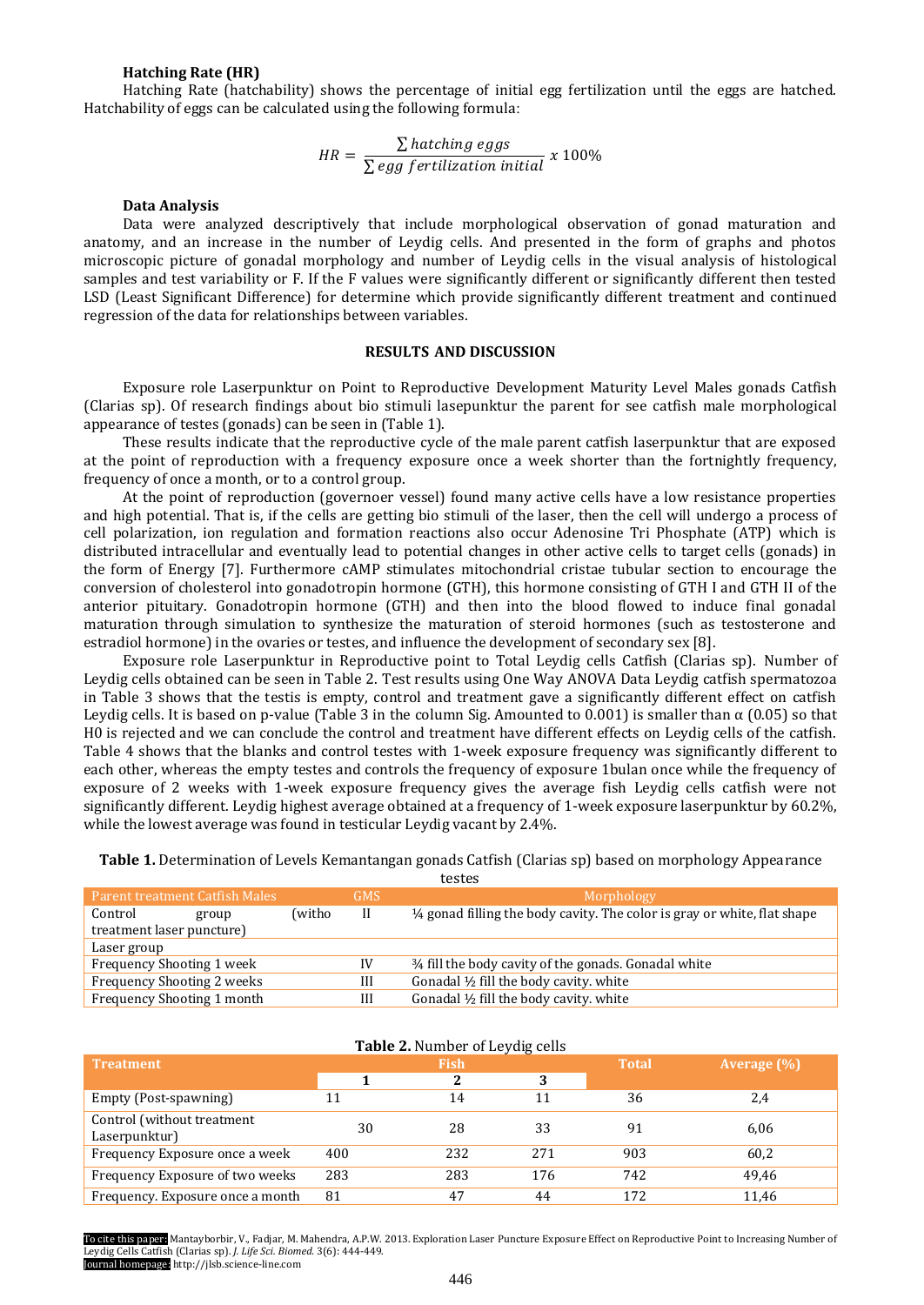| <b>Table 3.</b> One Way ANOVA Treatment of Leydig cells Catfish<br><b>Sum of Squares</b><br><b>Mean Square</b><br>Sig. |          |  |          |        |       |  |  |  |  |
|------------------------------------------------------------------------------------------------------------------------|----------|--|----------|--------|-------|--|--|--|--|
| Between Groups                                                                                                         | 6582.960 |  | 2194.320 | 18.323 | 0.001 |  |  |  |  |
| Within Groups                                                                                                          | 958.080  |  | 119.760  |        |       |  |  |  |  |
| Total                                                                                                                  | 7541.040 |  |          |        |       |  |  |  |  |

| <b>Table 4.</b> Lest results for LSD Levalg cells Catrish |                |                 |  |  |  |  |  |
|-----------------------------------------------------------|----------------|-----------------|--|--|--|--|--|
| <b>Treatment</b>                                          | <b>Average</b> | <b>Notation</b> |  |  |  |  |  |
| Empty (Post-spawning)                                     | 2,4            |                 |  |  |  |  |  |
| Control (without treatment Laserpunktur)                  | 6,07           |                 |  |  |  |  |  |
| Frequency Exposure once a week                            | 11.47          |                 |  |  |  |  |  |
| Frequency Exposure of two weeks                           | 49.47          |                 |  |  |  |  |  |
| Frequency. Exposure once a month                          | 60,20          |                 |  |  |  |  |  |

# **Table 4.** Test results for LSD Leydig cells Catfish

From the results obtained it turns out laserpunktur exposure with exposure frequency of once a week Leydig cells produce a number of pretty good compared to other treatments. Number of Leydig cells are pretty good at the exposure frequency of once a week allegedly due to information received after dipapari laserpunktur then following through meridian points through two channels, namely ionotropic pathways and pathways simultaneously metabotropic. Ionotropic path that the information obtained is received by a collection of cells that are active throughout the body surface of living things which will then communicate with other similar active cell and to be associated with target organ. Active cells will undergo the process of cell polarization, ion regulation and also occurs on the mitochondrial ATP-forming reaction into electrical energy in the form of electron flow, then distributed intracellular. While metabotropik through the information received by means of the senses and of keotak forwarded here passed through the nerves to the hypothalamus which is located under the center of the brain. The hypothalamus receives stimuli from the central nervous system (brain) will issue a release factors (GnRH) to stimulate glands Hypophysa (Adenohypophysa) that secrete FSH and LH. Gonadal hormones FSH will go (cyste seminiferi) to accelerate the process of spermatogenesis and produce inhibin which suppresses the hypothalamus and adenohypophysa. While going towards the gonadal LH (Leydig cells) to spur spending testosterone (androgen) coming stimulate the development of secondary sex organs, and can increase sexual behavior (libido) which will be fed back into the work process hypothalamus.

# **Exposure role Laser punctures At Point to Sperm Quality Reproduction Catfish (Clarias sp). Sperm motility Catfish (Clarias sp) Post Exposure Treatment Laserpunktur.**

Test results using One Way ANOVA Data catfish sperm motility in Table 6 shows that the control and treatment gave a significantly different effect on sperm motility catfish. It is based on p-value (Table 6 in the column Sig. Amounted to 0.070) is smaller than  $\alpha$  (0,1) so that H0 is rejected and we can conclude the control and treatment have different effects on motility of spermatozoa from the channel catfish at 10% confidence level.

| <b>Table 5.</b> Sperm Motility (%)       |        |    |    |              |         |  |  |
|------------------------------------------|--------|----|----|--------------|---------|--|--|
| <b>Treatment</b>                         | Replay |    |    |              |         |  |  |
|                                          |        |    |    | <b>Total</b> | Average |  |  |
| Control (without treatment Laserpunktur) | 25     | 25 | 25 | 75           | 25      |  |  |
| Frequency Exposure once a week           | 50     | 30 | 50 | 130          | 43      |  |  |
| Frequency Exposure of two weeks          | 40     | 30 | 30 | 120          | 33      |  |  |
| Frequency. Exposure once a month         | 30     | 40 | 40 | 110          | 36      |  |  |

# Table 6. One Way ANOVA Treatment of Catfish Sperm Motility

| Item           | <b>Sum of Squares</b> | <b>Mean Square</b> |       | <b>Sig.</b> |
|----------------|-----------------------|--------------------|-------|-------------|
| Between Groups | 522.917               | 174.306            | 3.486 | 0.070       |
| Within Groups  | 400.000               | 50.000             |       |             |
| Total          | 922.917               |                    |       |             |

Table 7 shows that between controls, the frequency of exposure of 2 weeks and 1 month gives the average sperm motility catfish are not significantly different, whereas among controls, the frequency of exposure of 2 weeks and 1 month to 1-week exposure frequency gives average the average sperm motility was significantly different catfish.

From the data obtained also turns motility motility rate of fish that are exposed to the laser frequency exposure laserpunktur once a month higher than the frequency of exposure two weeks. This is presumably due to changes in cell volume alter intracellular ion concentrations can also affect sperm motility activation. In some fish, sperm motility is activated by an increase in pH, ionic calcium and cAMP, which is suppressed by the low pH in

To cite this paper: Mantayborbir, V., Fadjar, M. Mahendra, A.P.W. 2013. Exploration Laser Puncture Exposure Effect on Reproductive Point to Increasing Number of Leydig Cells Catfish (Clarias sp). *J. Life Sci. Biomed.* 3(6): 444-449. Journal homepage: http://jlsb.science-line.com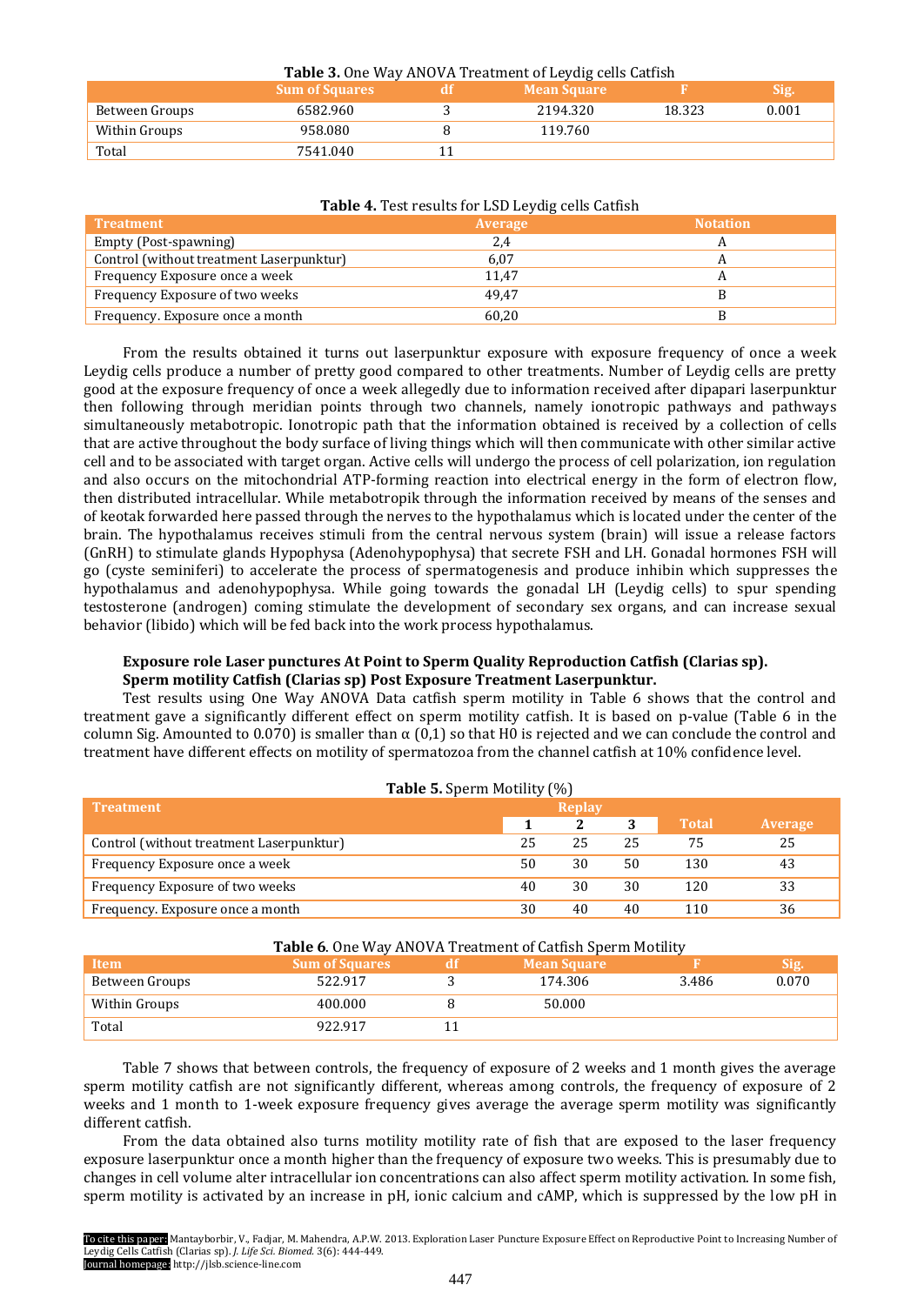the epididymis [9]. Laser puncture is an electromagnetic wave that can cause inhibition and biostimulasi biological networks, such as cellular aktiitas increases, the regeneration of both central and peripheral nerve and hormone and enzyme production [10], as it also affects the Trans membrane ion transport and membrane polarization change cell [11]. From the results of this study laserpunktur causes a series of reactions that can speed up the process of gonadal maturation and the highest increase sperm motility 43% catfish (Clarias sp).

| <b>Treatment</b>                         | Average | <b>Notasi</b> |
|------------------------------------------|---------|---------------|
| Control (without treatment Laserpunktur) | 25.000  |               |
| Frequency Exposure once a week           | 33.333  |               |
| Frequency Exposure of two weeks          | 36.367  |               |
| Frequency. Exposure once a month         | 43.333  |               |

# Table 7. Test results for the LSD Catfish Sperm Motility

# **Sperm viability Catfish (Clarias sp) Post Exposure Treatment Laserpunktur**

Test results using One Way ANOVA catfish spermatozoa viability of the data in Table 9 shows that the control and treatment gave a significantly different effect on the viability of spermatozoa catfish. It is based on pvalue (Table 9 in the column Sig. Amounted to 0.062) is smaller than  $\alpha$  (0, 1) so that H0 is rejected and we can conclude the control and treatment have different effects on the viability of spermatozoa of catfish.

From the results obtained it appears that the frequency of exposure laserpunktur influence on sperm viability. The shorter the exposure time eating the higher value of viability. Sperm membrane permeability is closely related to the viability of spermatozoa because as is well known membrane permeability is associated with transport of nutrients essential role in cell metabolism. Added by Jones and Stewart (1979) in Rustidja, (2000) that changes in the infrastructure in the plasma membrane, the loss of several mitochondrial matrix and decrease the electron density of the mitochondrial matrix leads to loss of viability of spermatozoa [12]. From the results of this study laserpunktur exposure frequency of once a week led to a series of reactions that can improve sperm viability catfish (Clarias sp) reached 89%.



**Gam bar 1.** Spermatozoa using eosin staining. Arrows (A) is a dead sperm and an arrow (B) is a live sperm

| <b>Treatment</b>                         |      | Replay |      | Total (%) | Average |
|------------------------------------------|------|--------|------|-----------|---------|
|                                          |      |        |      |           | (%)     |
| Control (without treatment Laserpunktur) | 79.5 | 70     | 76.3 | 225.8     | 75,2    |
| Frequency Exposure once a week           | 90.5 | 96     | 80.5 | 267       | 89      |
| Frequency Exposure of two weeks          | 81.5 | 91.5   | 85   | 258       | 86      |
| Frequency. Exposure once a month         | 78   | 82     | 83   | 243       | 81      |

| <b>Table 9.</b> One Way ANOVA Treatment of Catfish Sperm Motility |                       |     |                    |       |             |  |  |
|-------------------------------------------------------------------|-----------------------|-----|--------------------|-------|-------------|--|--|
| Item                                                              | <b>Sum of Squares</b> | -dt | <b>Mean Square</b> |       | <b>Sig.</b> |  |  |
| Between Groups                                                    | 326.010               |     | 108.670            | 3.688 | 0.062       |  |  |
| Within Groups                                                     | 235.727               |     | 29.466             |       |             |  |  |
| Total                                                             | 561.737               |     |                    |       |             |  |  |

# **Table 8. 2.**  $\overline{S}$  **Table 8.**  $\overline{S}$  **Co**

To cite this paper: Mantayborbir, V., Fadjar, M. Mahendra, A.P.W. 2013. Exploration Laser Puncture Exposure Effect on Reproductive Point to Increasing Number of Leydig Cells Catfish (Clarias sp). *J. Life Sci. Biomed.* 3(6): 444-449. Journal homepage: http://jlsb.science-line.com